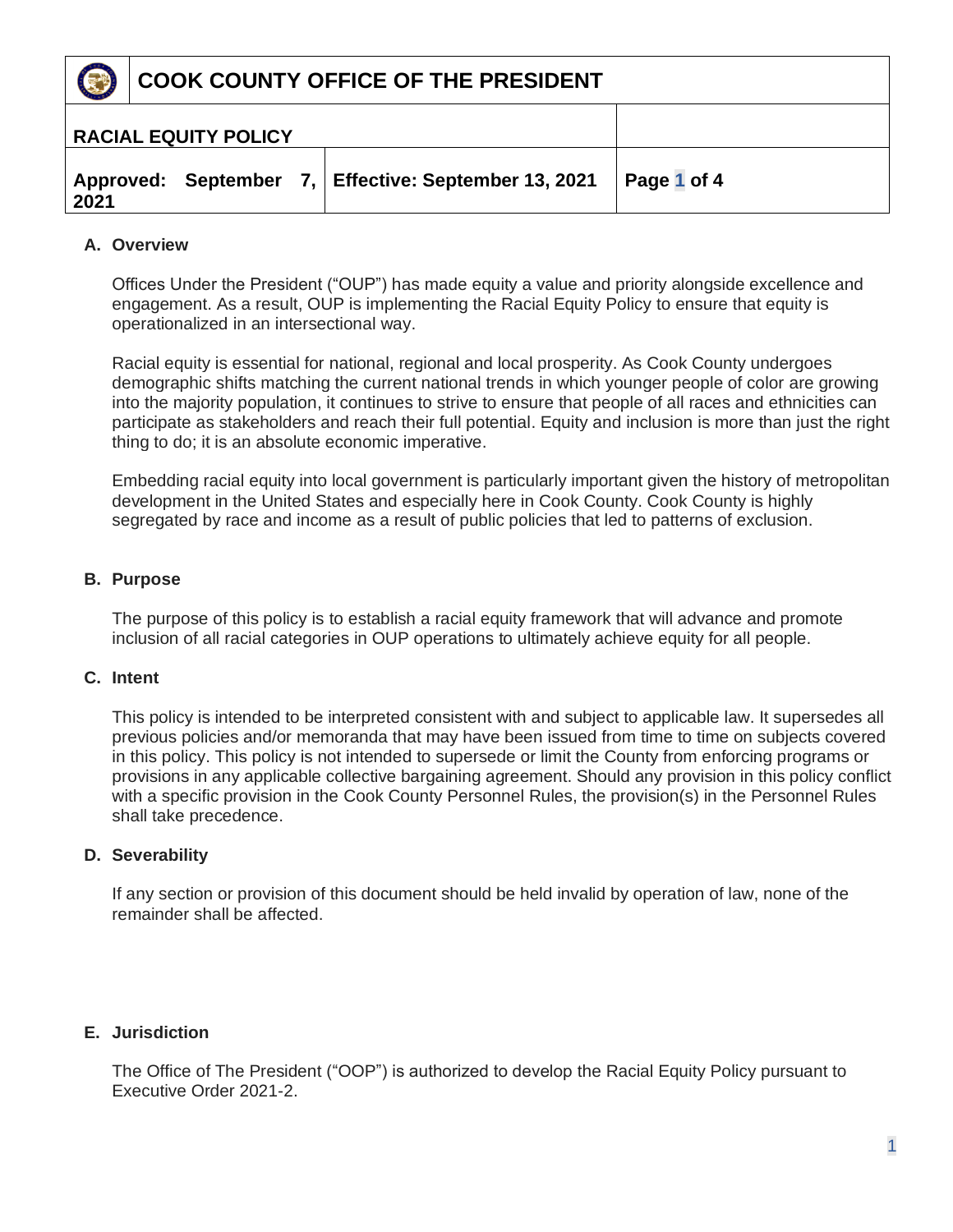

|      | <b>RACIAL EQUITY POLICY</b> |  |                                                      |             |
|------|-----------------------------|--|------------------------------------------------------|-------------|
| 2021 |                             |  | Approved: September 7, Effective: September 13, 2021 | Page 2 of 4 |

# **F. Areas Affected**

This policy applies to all officials, employees, interns, and other persons in bureaus and departments in OUP and/or covered by the Cook County Employment Plan.

## **G. Nondiscrimination**

Cook County prohibits the discriminatory application, implementation, or enforcement of any provision of this policy on the basis of race, color, sex, age, religion, disability, national origin, ancestry, sexual orientation, marital status, parental status, military discharge status, source of income, gender identity or housing status, or any other protected category established by law, statute or ordinance.

#### **H. Employee and Management Responsibilities**

All employees and other persons in bureaus and departments under the jurisdiction of the Cook County Board President are responsible for ensuring adherence to the values and requirements set forth herein.

The Director of Equity and Inclusion in the Office of the President will monitor County practices to ensure compliance with, and answer questions concerning, the information presented in this policy.

## **I. Definitions**

For purposes of this policy, the following terms shall be given the following meanings adopted by the Government Alliance for Racial Equity (GARE) and/or the Center for Assessment and Policy Development as set forth below:

*Equity* means full inclusion of all residents in the economic, social and political life of Cook County, regardless of race, ethnicity, nationality, age, ability, gender, gender identity, gender expression, sexual orientation, neighborhood of residence or other characteristics.(adopted Cook County OUP version)

*Racial equity* is the condition that would be achieved if one's racial identity no longer predicted, in a statistical sense, how one fares.

*Racial equity planning* is the development of policies, practices and strategic investments to reverse racial disparity trends, eliminate institutional racism and ensure that outcomes and opportunities for all people are no longer predictable by race.

*Racial equity framework* means a comprehensive approach and understanding of racial equity principles and strategies that clearly articulate the differences between individual, institutional and systemic racism as well as implicit and explicit bias.

*Racial equity action plan* means a comprehensive plan to incorporate and embed racial equity principles and strategies into operations, programs, services and policies.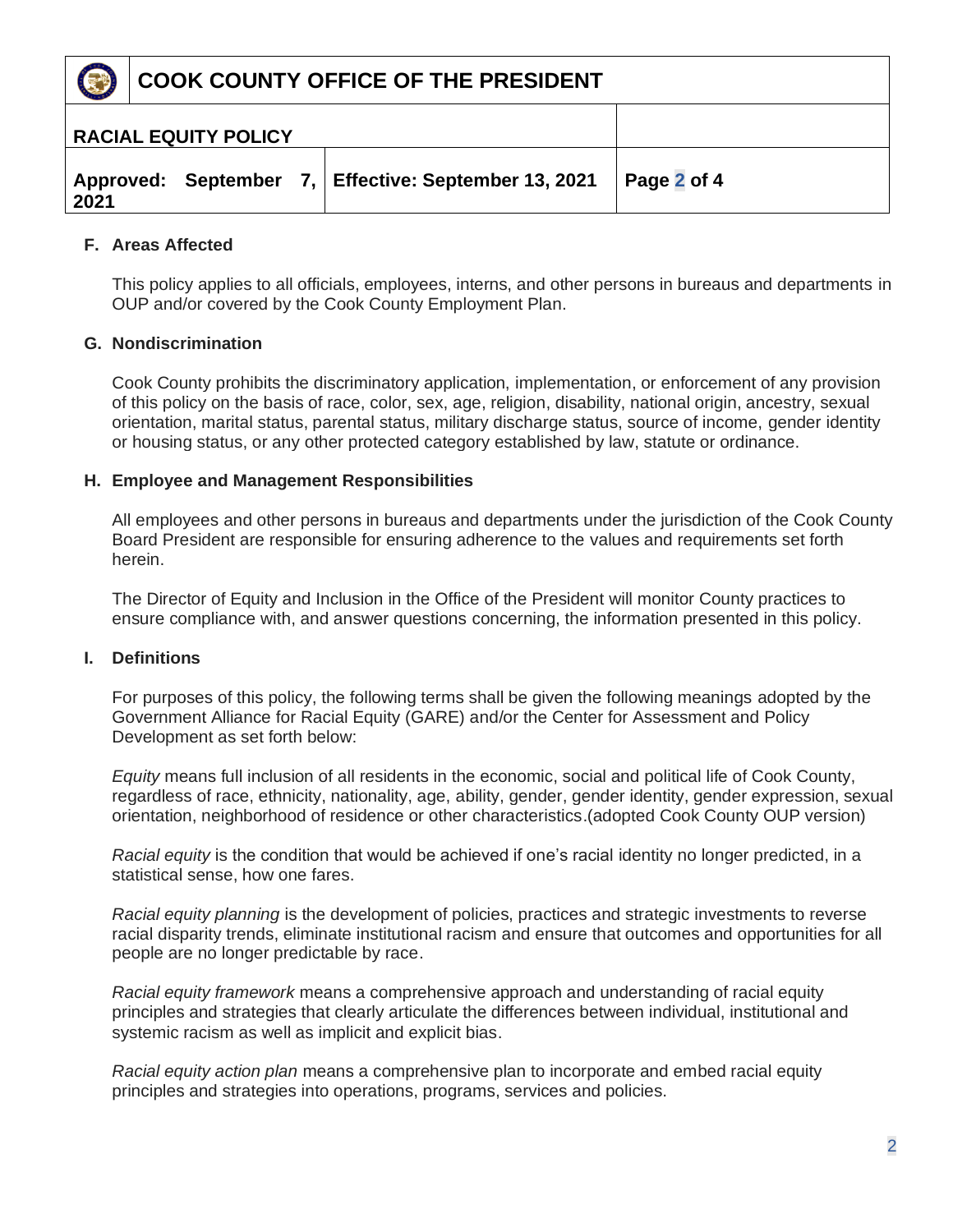

|      | <b>RACIAL EQUITY POLICY</b> |                                                      |             |
|------|-----------------------------|------------------------------------------------------|-------------|
| 2021 |                             | Approved: September 7, Effective: September 13, 2021 | Page 3 of 4 |

## **J. Policy and Procedures**

This policy defines equity for OUP as it relates to the formulation of policy, updating policy, and the tangible delivery of government services and resources. It is intended to integrate a racial equity framework for OUP to set and report on goals of training and capacity building of County personnel, racial equity action planning and community engagement.

**Goal Setting.** Within 90 days of the effective date of this policy, Department Heads shall work with the Director of Equity and Inclusion to develop and incorporate goals for advancing racial equity. Such goal setting shall also be incorporated into personnel performance goals and evaluations in the future, as applicable.

An initial baseline Racial Equity assessment survey was conducted in advance of this policy being launched in order to develop and incorporate goals for advancing racial equity. The assessment survey will inform initial program content and goals.

Goals to advance racial equity will be reviewed on an annual basis by the Director of Equity and Inclusion and the various Department Heads. The Director of Equity and Inclusion shall also work with the Department Heads to determine what data should be extracted and reported to evaluate goal performance.

**Reporting.** All Department Heads shall make the agreed upon data as a result of goal setting available to the Director of Equity and Inclusion, BHR Chief (or Designee) and Budget Director annually and upon request in order to measure the progress toward these goals. The Director of Equity and Inclusion will provide to the President a formal report bi-annually (every two years) on progress in advancing racial equity, based on reports submitted by Department Heads.

The Racial Equity assessment survey used to establish goals along with periodic qualitative data gathering will serve as a key overall program data repository of progress for Cook County OUP racial equity efforts. The collaborative coalition of BHR, the Director of Equity and the Office of Research, Operations and Innovation (ROI) will periodically review measurement tools and results for optimization, as needed. The results will inform additional program content and goals. Data sets will be appended as new employees are onboarded to Cook County OUP and overall OUP wide measurement will follow a specified cadence thereafter.

**Training.** BHR will provide mandatory equity and inclusion training for all OUP employees. In collaboration with the President's Office and the Director of Equity, mandatory training will include racial equity foundational learning for all employees and annual learning plans for topics across individual and organizational competency growing equity knowledge and imparting equitable practices in government service.

**Procurement Opportunities.** Cook County Government Office of Contract Compliance will collaborate with the Director of Equity and Inclusion on a periodic basis to review the participation of minority and women-owned businesses (MBE/WBE) in the procurement process as both prime and sub-contractors